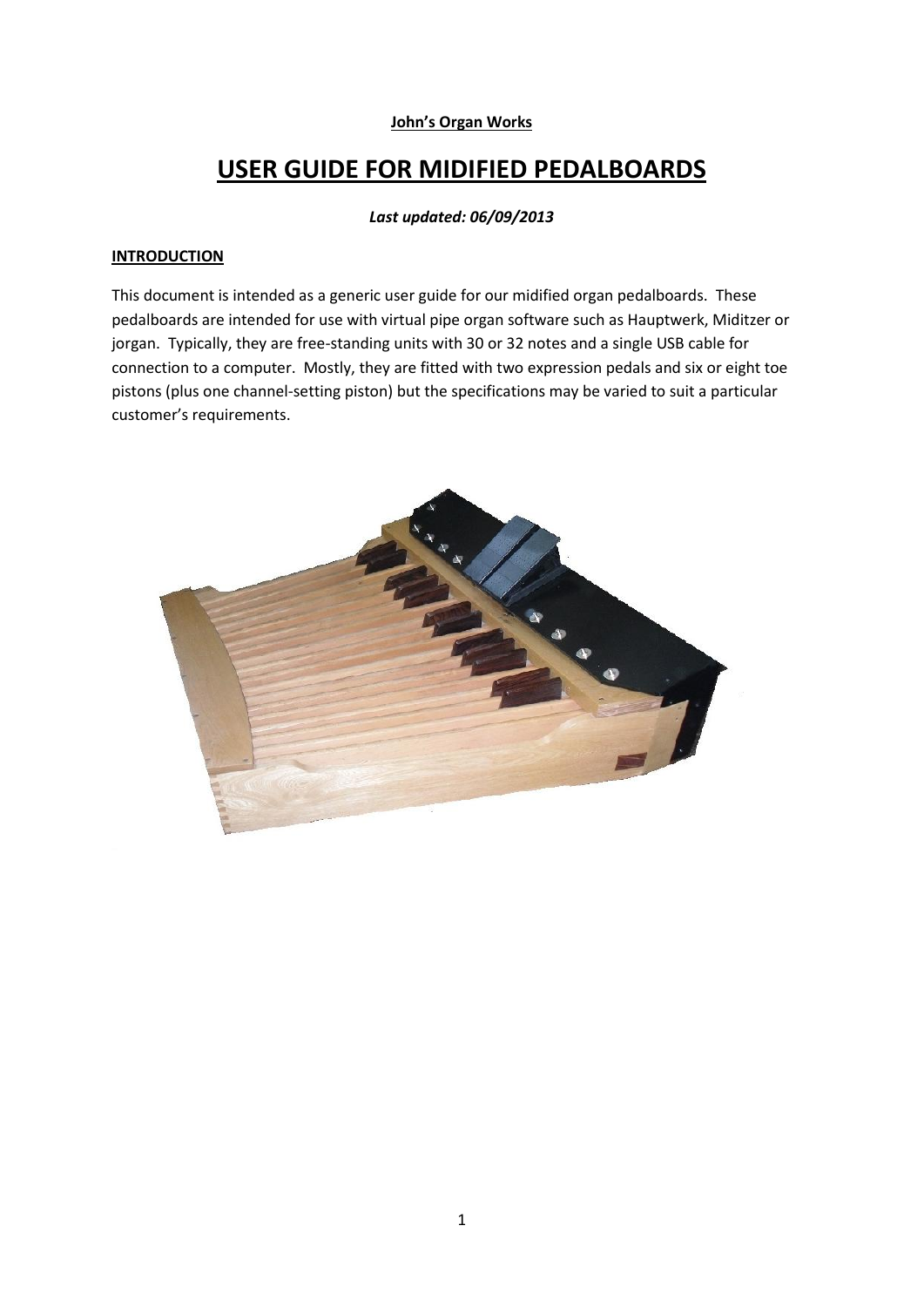## **POSITIONING THE PEDALBOARD**

Ideally, the pedalboard should be sited on a firm, flat, level floor. If it's unavoidable to use the pedalboard on an uneven surface, suitable packing material should be employed to make the pedalboard level, and to prevent it from rocking.

A free-standing pedalboard gives more flexibility than one which hooks onto the front of a console. The position can be adjusted to meet the player's personal preferences.

# **Side-to-side positioning**

The convention normally adopted by organ builders is that the central D natural of the pedalboard should lie directly below the central D natural(s) of the keyboard(s). It's best to follow this rule whenever possible.

## **Front to back positioning**

The rule, in this case, is that the fronts of the sharp keys at the centre of the pedalboard should lie 9.5 inches (240mm) behind an imaginary vertical line dropped from the fronts of the white keys on the lowest manual keyboard. While this represents a good starting point, there's no reason why you shouldn't have the pedals a little farther forward or a little farther back if it feels more comfortable for you.

## **Height adjustment**

Playing the pedals becomes much more difficult if the height of the bench relative to the pedals isn't suitable for the player's leg length. When the height is right, the feet should feel like they're floating over the pedalboard, but at the same time, it should be possible to play a natural note with the heel without any feeling of strain. An adjustable bench is, of course, the best solution. If a non-adjustable bench is too low, it can be raised up to a couple of inches on wooden blocks, but these must be large enough to support it safely. If the bench is too high relative to the pedals, it can be sawn down, but this may increase the stretch to the highest manual keyboard. An alternative solution is to attach rubber feet and/or wooden blocks to each corner of the pedalboard to raise it.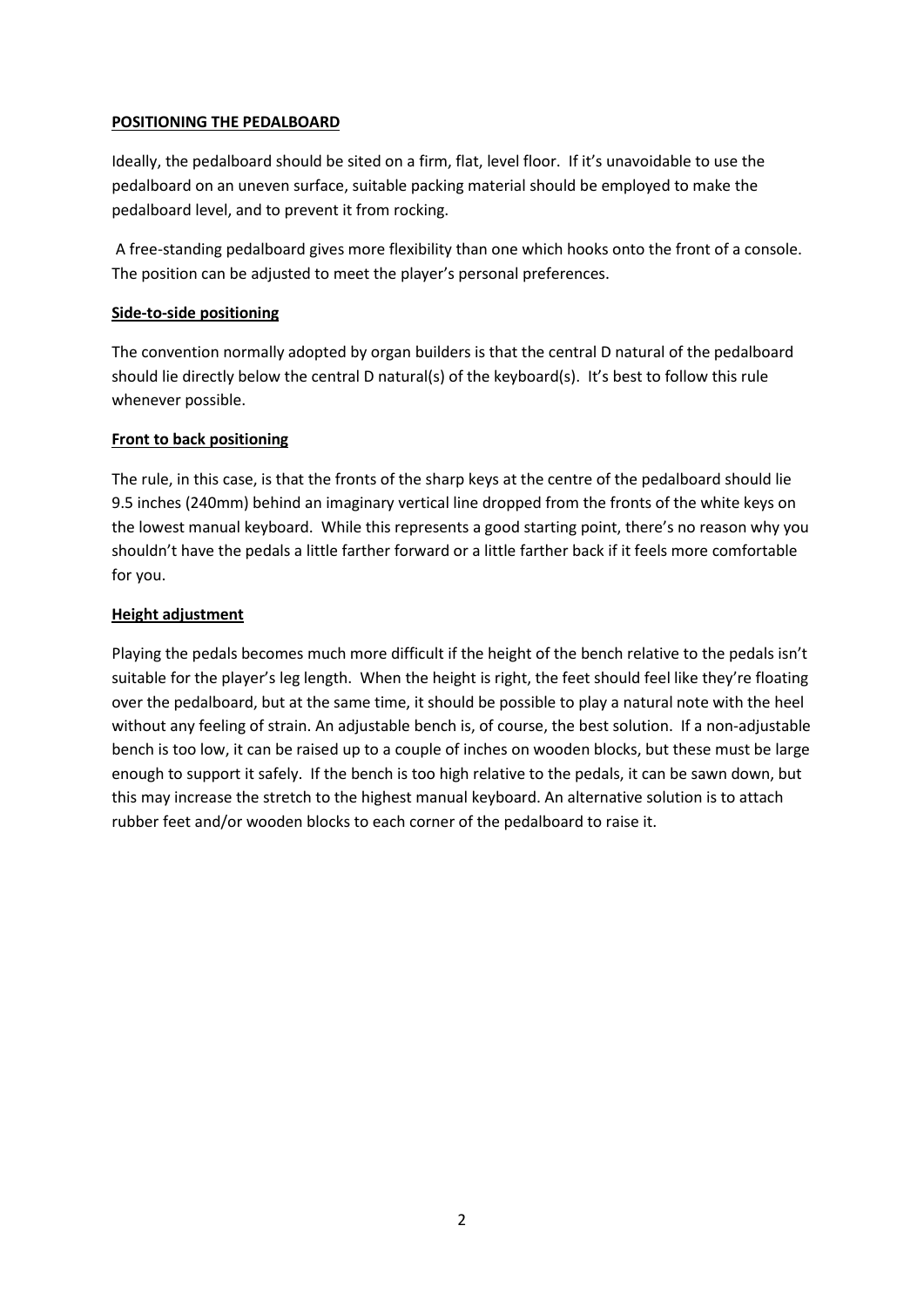# **CONNECTING THE PEDALBOARD TO THE COMPUTER**

Connection is simply a matter of plugging the pedalboard's USB cable into a spare USB port of the computer. This USB link transmits MIDI data from the pedalboard to the computer, and it also supplies the pedalboard with electrical power. No separate power supply is required.

If no spare USB port is available, it will be necessary to use a powered USB hub. These are available at low cost.

Once connected, the pedalboard will automatically be ON when the computer is powered up, and OFF at other times. To confirm that the pedalboard is ON, press the channel setting piston once. The adjacent LED should light up. Press the piston again to return to normal playing mode.

The pedalboard's circuit board can process up to two expression pedals. If you have additional pedal(s), these will need to be connected separately. If you are using one of our keyboard stacks, up to two additional pedals can be plugged into the expression sockets on the rear panel of the stack (giving a total of four).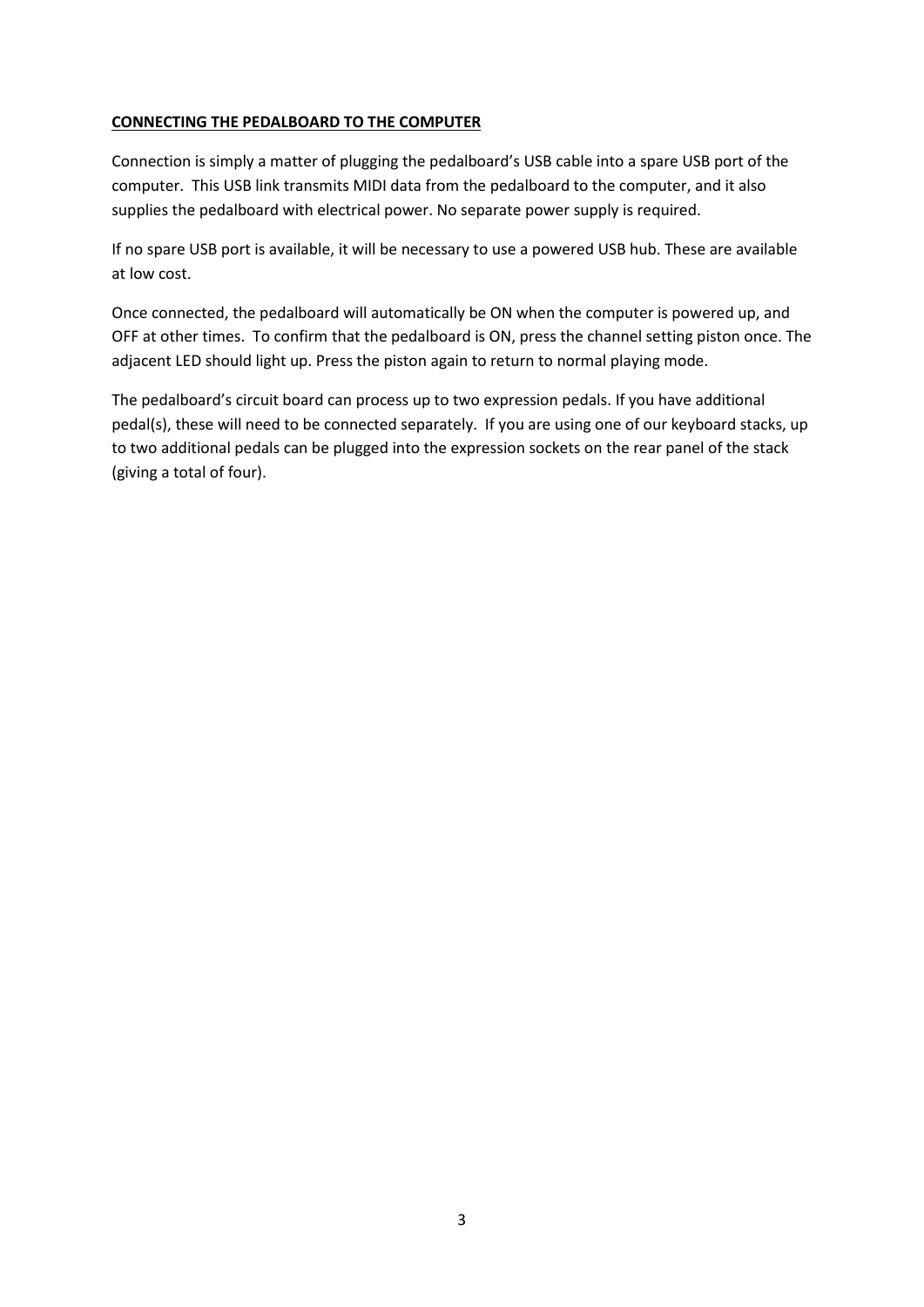## **SETTING THE MIDI OUTPUT CHANNEL**

The pedalboard normally outputs on MIDI channel "1", and for most users, most of the time, there will be no need to change this. If, for some reason, you do need the pedalboard to output on a different MIDI channel, proceed as follows:

- 1. Press the channel-setting toe piston once
- 2. Confirm that the adjacent green LED is lit
- 3. Choose the MIDI channel by pressing one of the natural keys as below (starting at the LH end of the pedalboard) :

| $\mathbf 1$             | D               |
|-------------------------|-----------------|
| $\overline{2}$          | E               |
| $\overline{3}$          | F               |
| $\overline{\mathbf{4}}$ | G               |
| 5                       | A               |
| 6 <sup>1</sup>          | B               |
|                         | 7 C (octave 2)  |
| 8                       | D               |
| 9                       | E               |
| 10 F                    |                 |
| 11 G                    |                 |
| 12 A                    |                 |
| 13                      | B               |
|                         | 14 C (octave 3) |
| 15                      | D               |
| 16 E                    |                 |

4. After the pedal is pressed, the LED goes out, and the new channel is selected. It will remain in effect until the pedalboard is next powered off.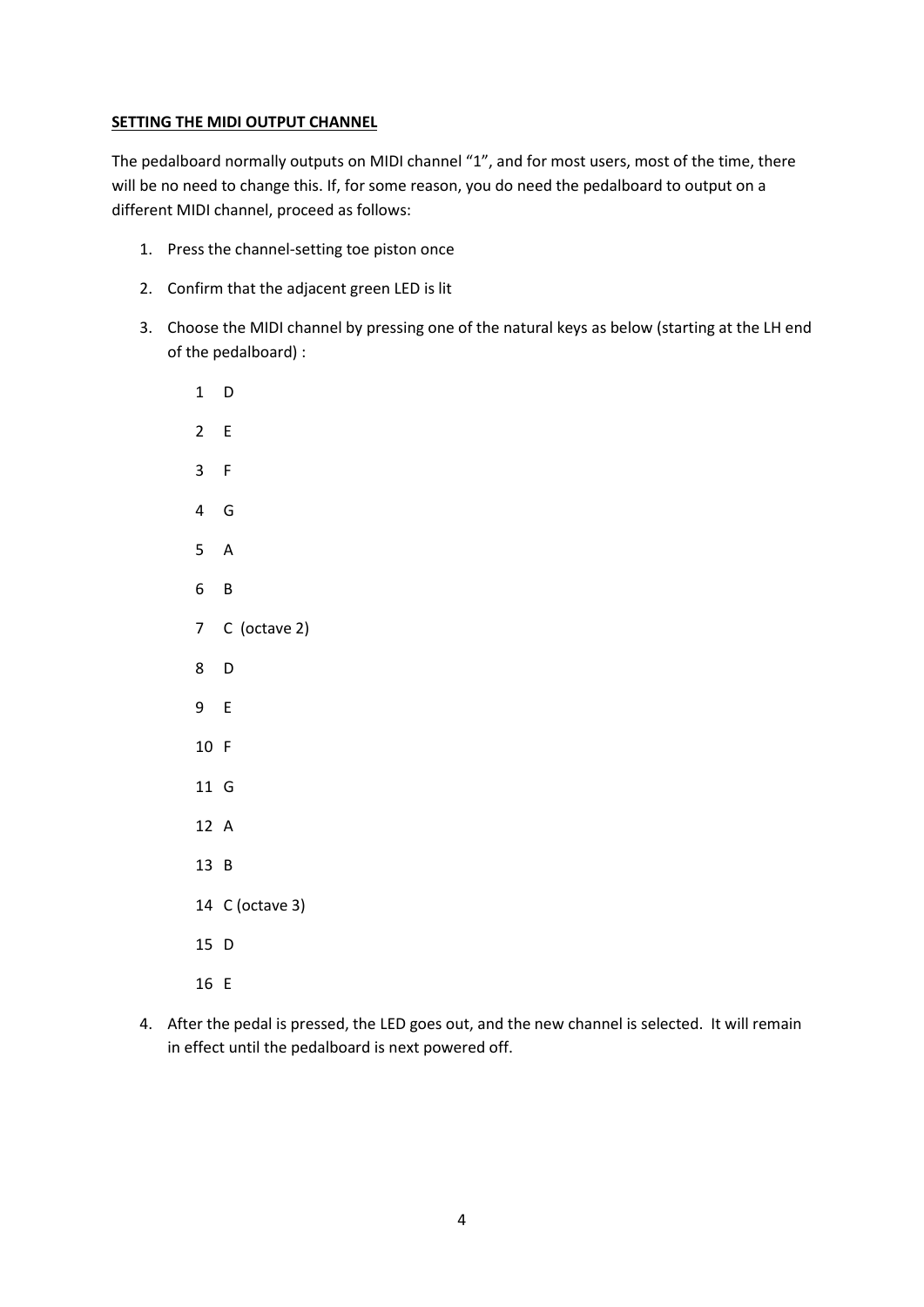#### **USING THE PEDALBOARD WITH HAUPTWERK**

The following sections describe how to use the pedalboard with Hauptwerk v4. For other softwares, the procedure will be generally similar. Please consult your software instructions.

Before using the pedalboard with Hauptwerk, it is necessary to make sure it has been recognised and is enabled for MIDI input. This should only need to be done once

- 1. Start the Hauptwerk software.
- 2. Click on the *General Settings* menu command
- 3. Click on *MIDI Ports*
- 4. Confirm that there is an entry called 'Keystation 49e' (reflecting the origin of the pedalboard's circuit board)
- 5. Opposite 'Keystation 49e', tick the 'Console MIDI IN' column (if not already ticked).
- 6. Click *Done*

| Hauptwerk MIDI IN port | Console MIDI IN | Sequencer MIDI IN (advanced usage) |
|------------------------|-----------------|------------------------------------|
| USB MIDI keyboard      |                 |                                    |
| USB Keystation 49e     |                 |                                    |
| Hauptwerk VST Link     |                 |                                    |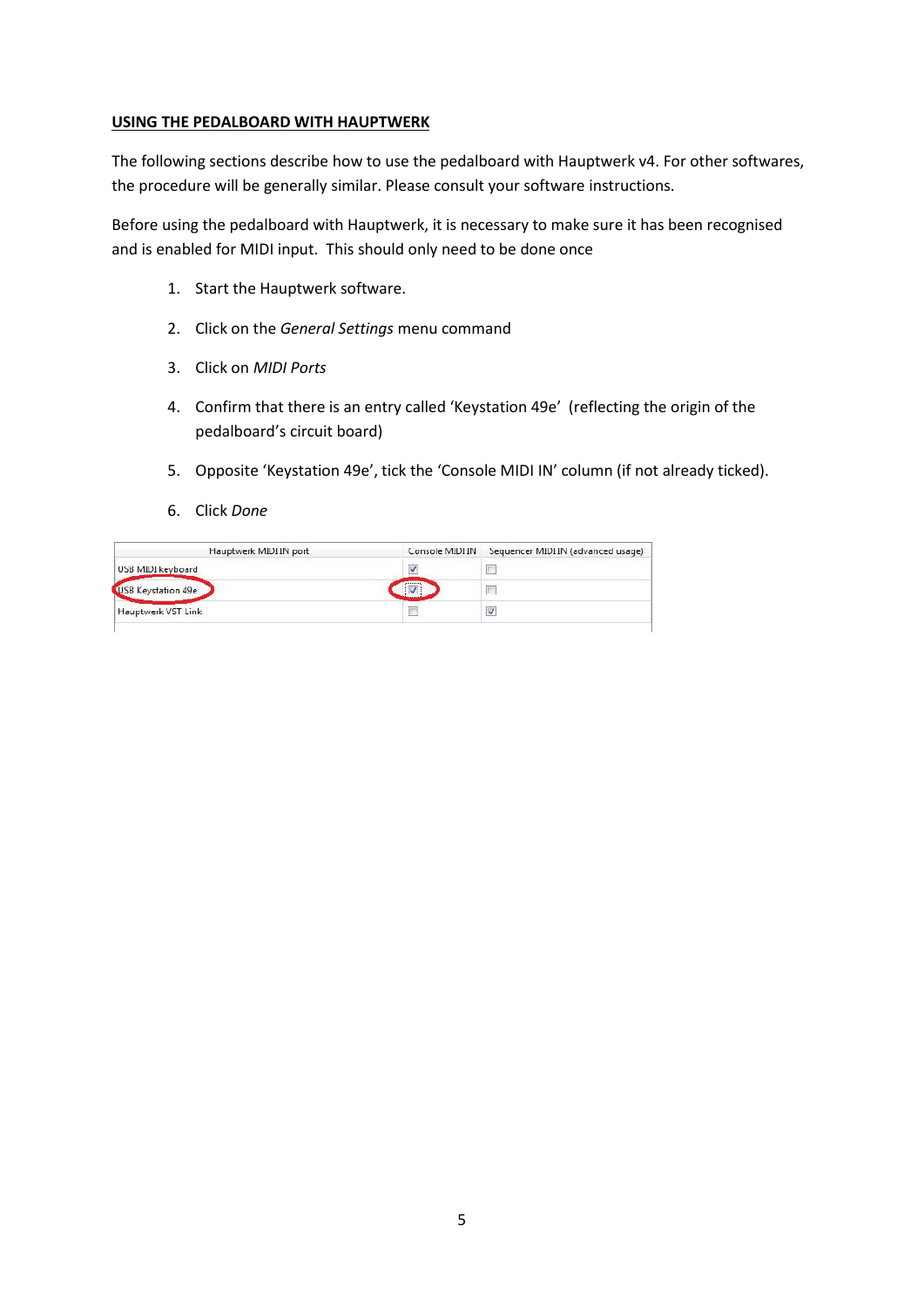## **CONNECTING TO THE VIRTUAL PEDALBOARD**

The next step is to associate the physical pedalboard with the virtual pedalboard of an organ sample set. The 'auto detect' feature of Hauptwerk version 4 makes this easy, and saves the user from needing to be aware of the MIDI signals being sent. This procedure will need to be done once for each sample set you use.

- 1. Load the virtual organ
- 2. Ensure pedalboard image is visible on screen (it may be necessary to select *Console* view)
- 3. Right-click on the image of the pedalboard.
- 4. Left click on the first option (*Auto detect …*)
- 5. Press the lowest and highest pedal notes once
- 6. Click on *Done*



Your pedalboard is now connected to your virtual organ and ready to play.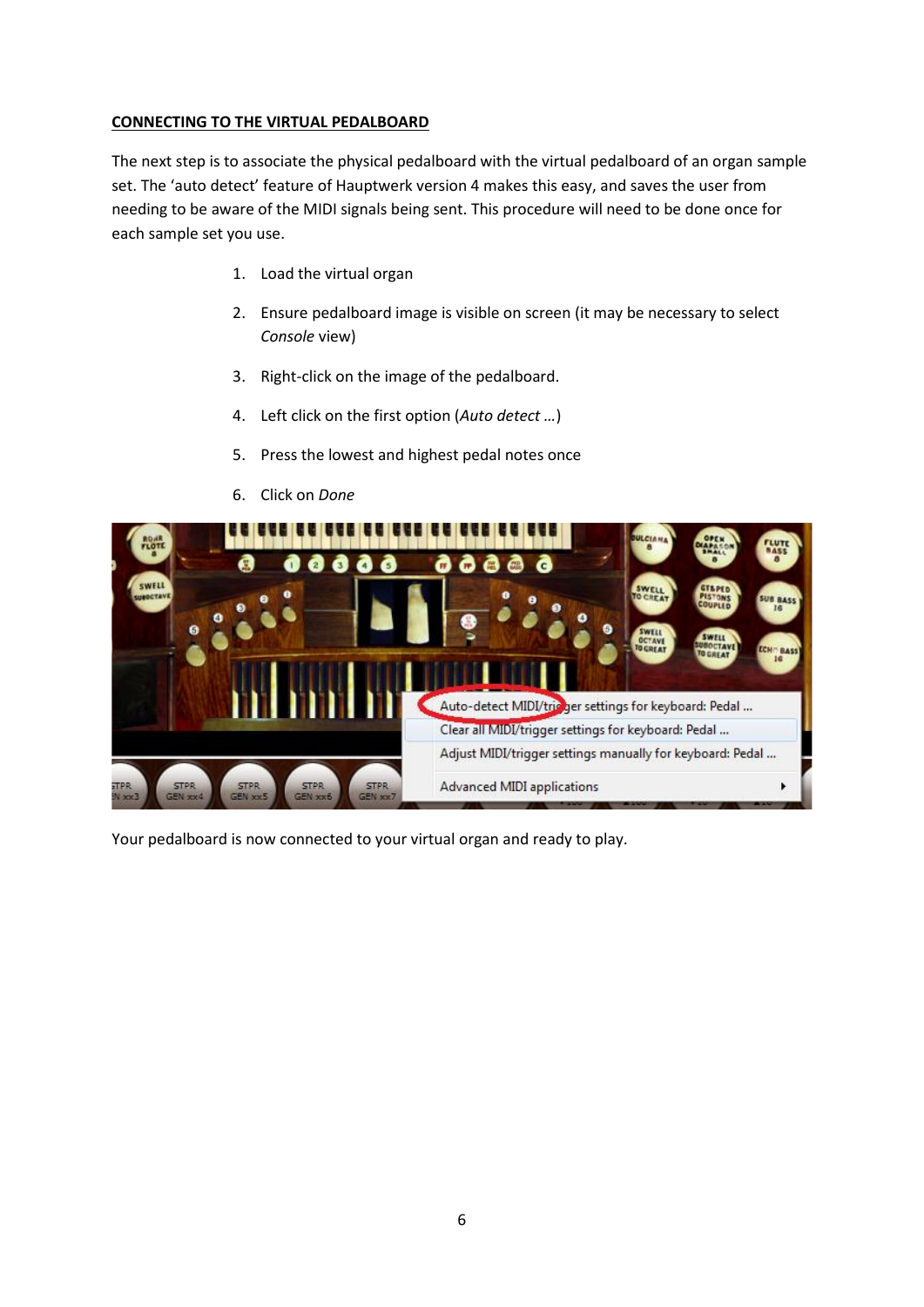## **USING THE EXPRESSION PEDALS WITH HAUTWERK**

The physical expression pedals on the pedalboards can be used as swell pedals or crescendo pedals depending on what your virtual organ sample set provides. Again the 'auto detect' feature makes this very easy to set up.

- 1. Load the virtual organ
- 2. Ensure image of swell/crescendo pedal is visible on screen (it may be necessary to select *Console* view)
- 3. Right-click on the image of the pedal.
- 4. Left click on the first option (*Auto detect …*)
- 5. Move the physical expression pedal over its full range a couple of times
- 6. Click on *Done*

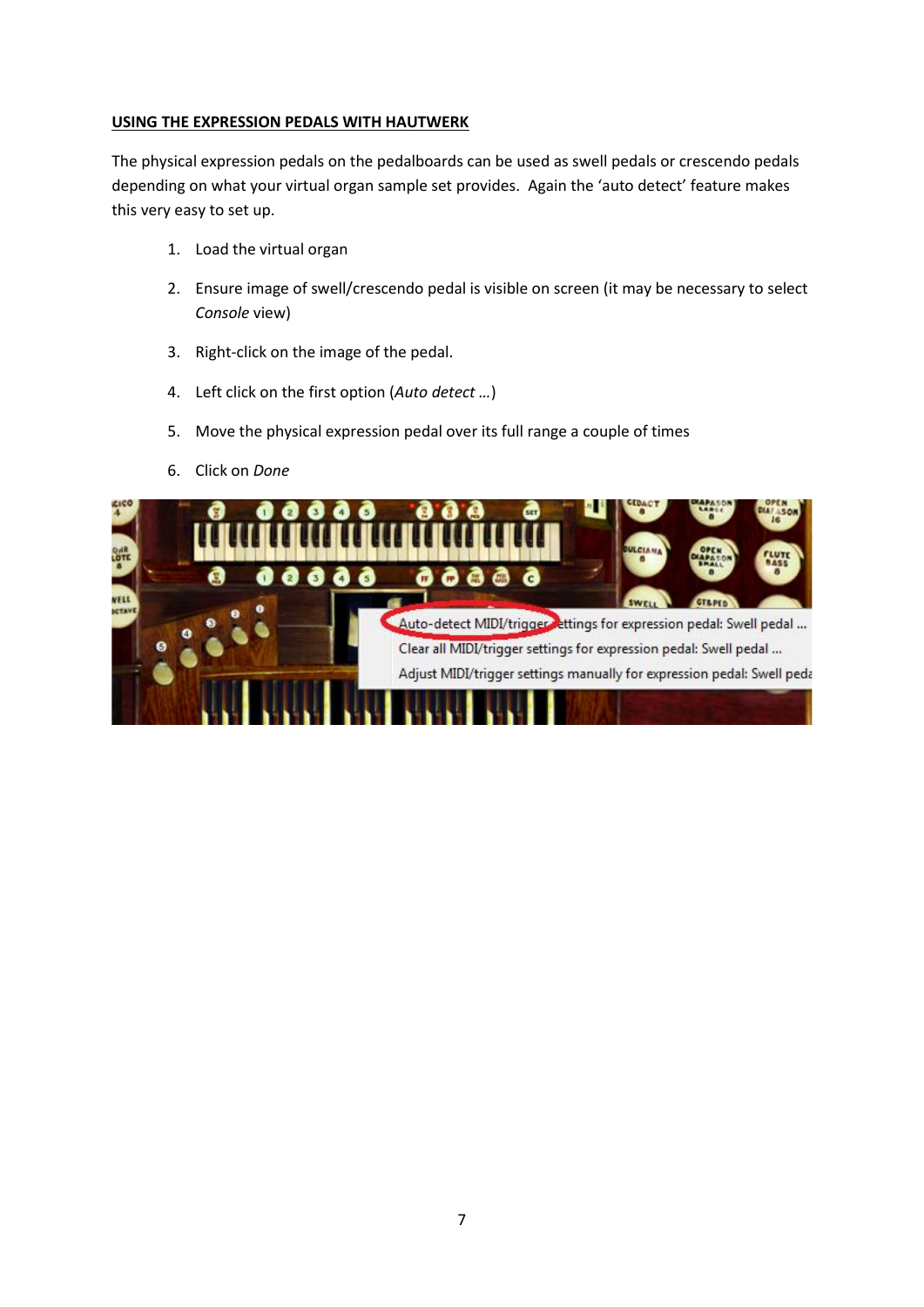#### **USING AN EXPRESSION PEDAL AS A MASTER VOLUME CONTROL**

If you have more physical expression pedals than there are virtual ones in your sample set, you can, if you wish, use one as a master volume control,

- 1. Click on the *View* menu command
- 2. Click on *Mini control panels (for this organ)*
- 3. Select *Audio output level*
- 4. On the new audio control panel, right click over the slider
- 5. Left click on the first option (*Auto detect …*)
- 6. Move the physical expression pedal over its full range a couple of times
- 7. Click on *Done*

|        | Load    | Cued <sup>:</sup> |          |           |      |           | Load Massion         | Show: Full-screen |       |
|--------|---------|-------------------|----------|-----------|------|-----------|----------------------|-------------------|-------|
| Audio: |         | Trim dB:          |          |           |      | Vol:      |                      |                   |       |
| s01    | Console | Divisionals       | Generals | Crescendo | Wind | Left Jamb | <b>INIGER DOMINA</b> |                   | OrigO |

Now, when you move the physical pedal, the slider will move in response, controlling the total sound output from the organ. If you wish, you can hide the mini control panel now, and the pedal will continue to operate.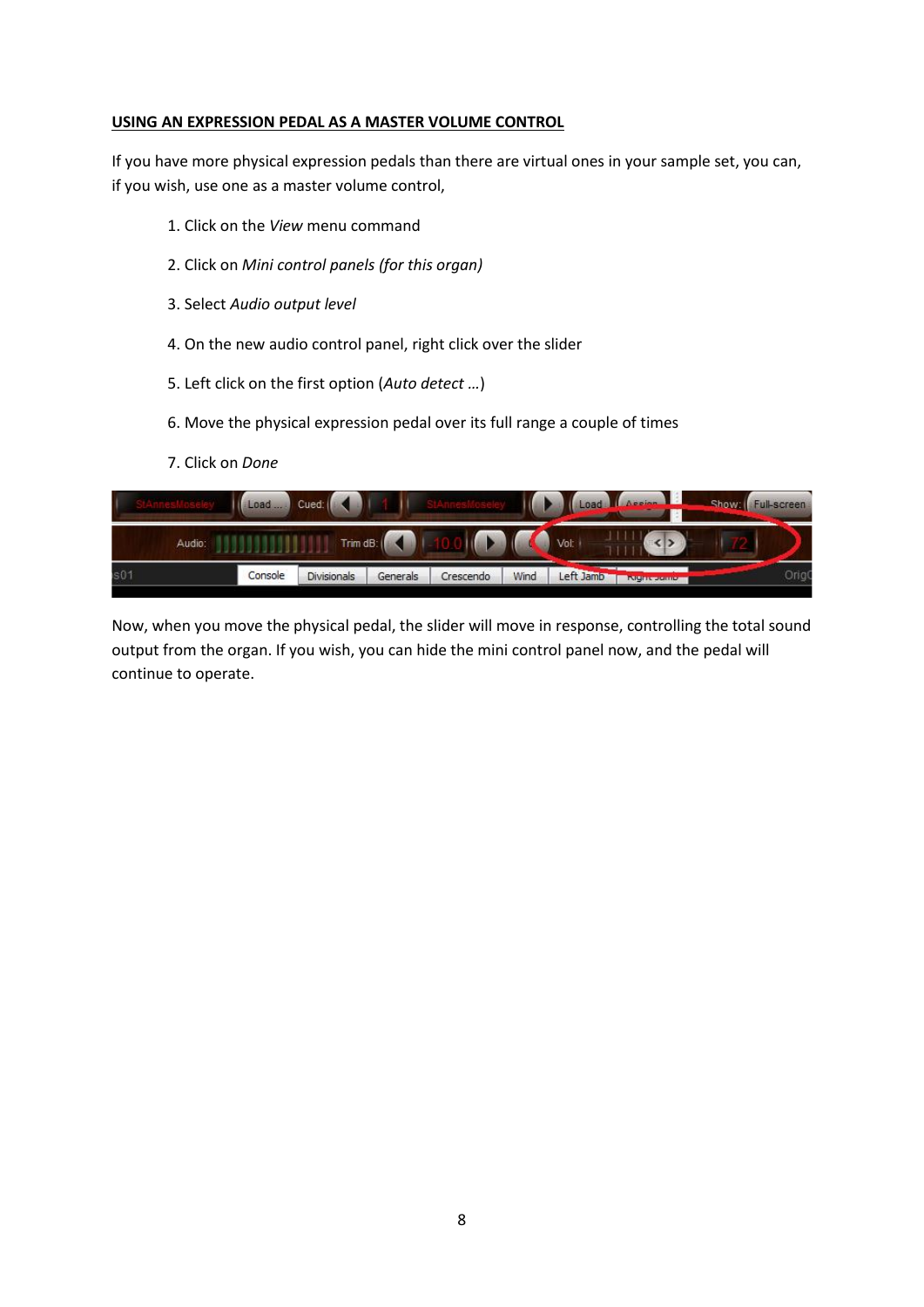# **USING A TOE PISTON AS A COMBINATION PISTON**

The most common use for the toe pistons is to call up a pre-defined combination of stops, but this is by no means their only use. They can be used to do just about anything in Hauptwerk, including executing menu commands. The simplest way to use them is to associate them with one of the pistons of the virtual organ. Typically, this will be with a virtual toe piston, but there's no reason why you can't use a physical toe piston to operate a virtual thumb piston (or vice-versa) if you so wish.

- 1. Load the virtual organ
- 2. Select a view in which the virtual pistons are visible on screen
- 3. Right click over the chosen virtual piston
- 4. Left click on the first option (*Auto-detect …*)
- 5. Press the physical toe piston once
- 6. Left click on *Done*

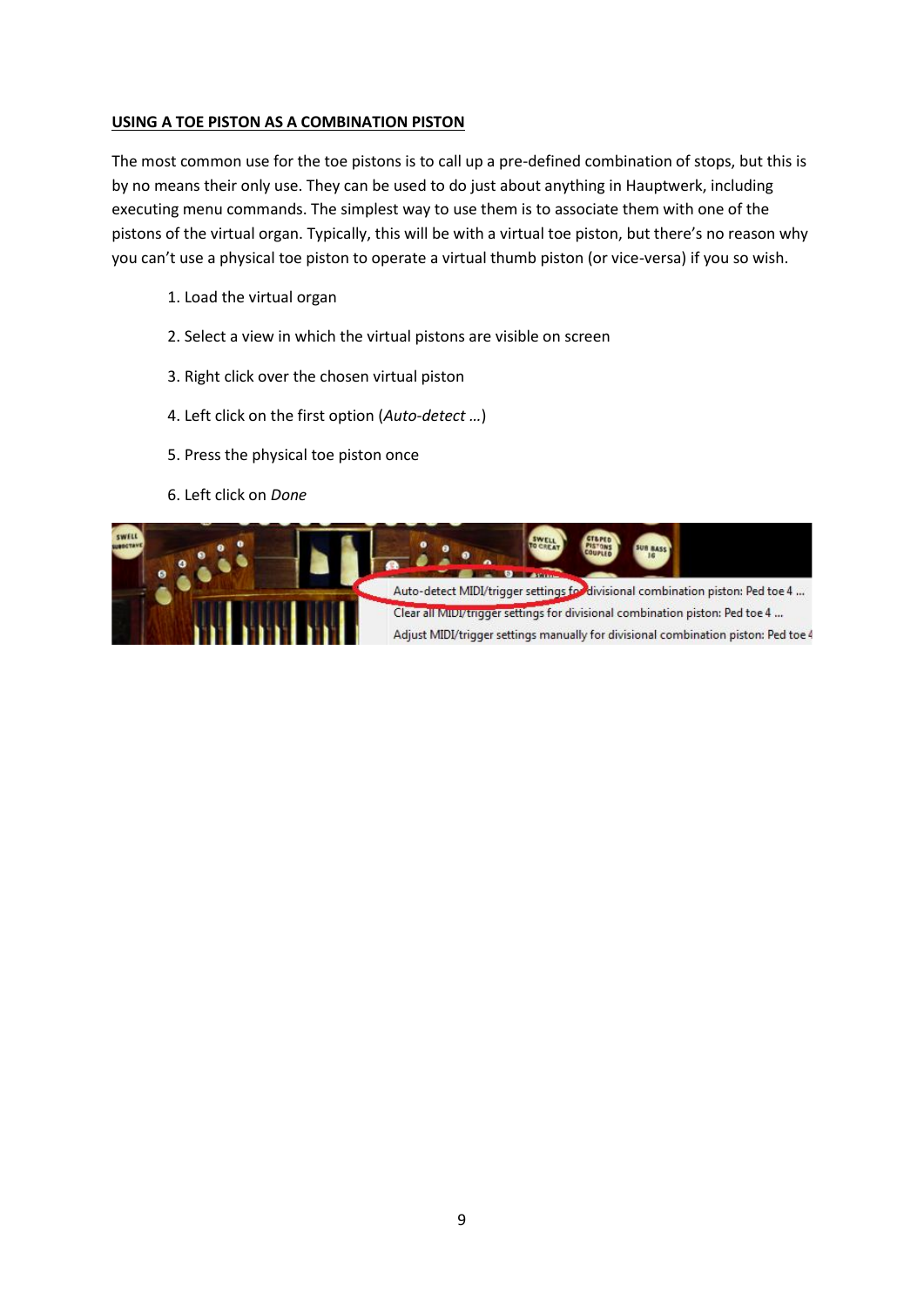#### **USING A TOE PISTON TO TRIGGER A MASTER GENERAL COMBINATION**

As a further example of setting up a toe piston, this is how to make the piston operate Master General Combination number "3":

- 1. Left-click on the *View* menu command
- 2. Left-click on *Mini control panels (for this organ)*
- 3. Select *Master generals 1-10*
- 4. On the new mini control panel, right-click over *3*
- 5. Left-click on the first option (*Auto-detect …)*
- 6. Press the physical toe piston once
- 7. Left-click on *Done*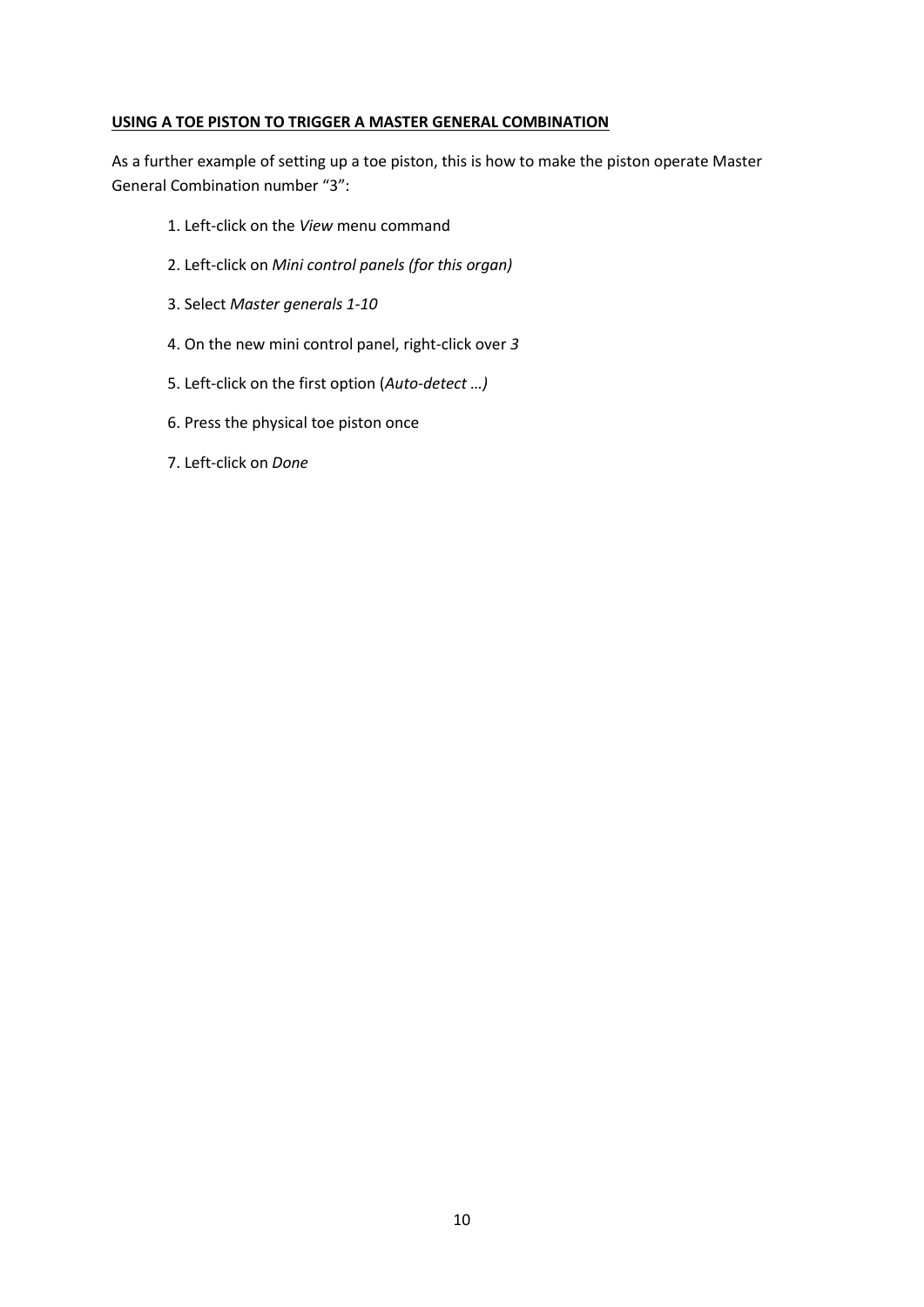#### **THE PROBLEM OF "BOUNCE"**

The toe pistons of these pedalboards are prone to "contact bounce". This means that a single press of the piston can sometimes result in the command being transmitted not once, but two or more times in quick succession. When triggering a combination, this doesn't really matter. If the chosen combination is called up three times instead of once, you will still end up with the correct selection of stops. At other times it is more serious. For example, if you use a toe piston to advance the registration stepper, contact bounce could cause some steps in the sequence to be omitted. Fortunately, Hauptwerk v4 is able to detect bounce and prevent its effects. The next section will give an example of how to do this.